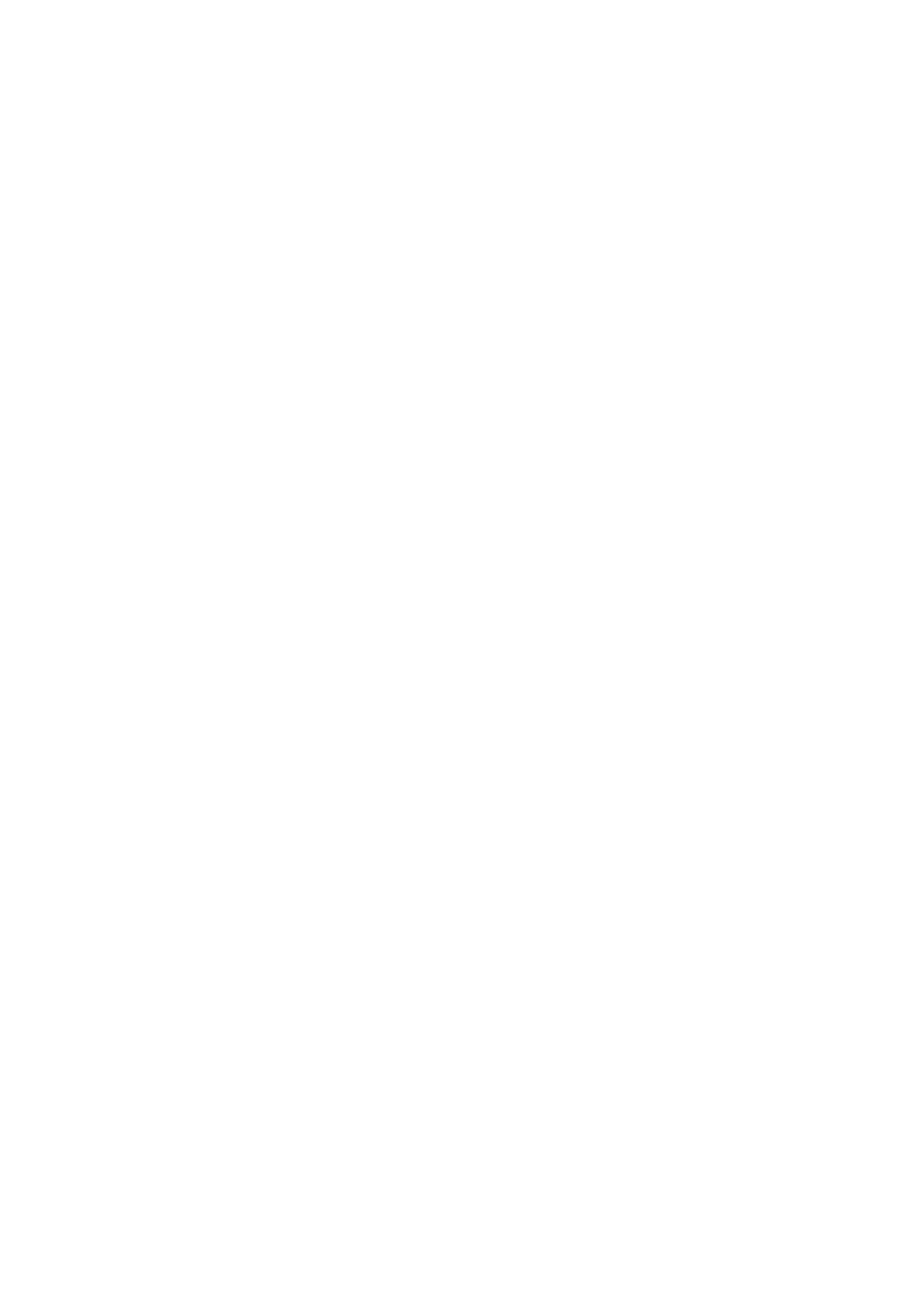## Introduction to *The Getty Fiend* by Michael du Plessis

en White's *The Getty Fiend* invents, in its title, the one thing (or perhaps, in museum terms, the one "acquisition") that both Getty Museums have sorely lacked: a fiend. To the Opera its phantom, to Paris its werewolf, to the Notre Dame its hunchback, and now, to the Getty, its fiend. Were it for this contribution to museology and monstrosity alone, *The Getty Fiend* would be a *necessary* book.

Yet White's book is necessary not only for its title. It is, paradoxically, necessary also for its sheer luxury, for the luxuriant profusion of its excess— *The Getty Fiend* is an excessively witty and excessively beautiful invention. A Getty-area comedy of manners turns into a "medieval melodrama" (as White's subtitle marks its genre). Or is it the other way round? Various werewolves fuse into one "Beast" called Kveldulfur to haunt the Getty via a miniature verse epic, a mock epic that is not without melancholy. The necessity of *The Getty Fiend* is not the dourness of the gloomily inevitable and the glumly expected. Instead, White's book (impossible to pin down or "[pinion]" in its genres, "Behold *The Beast* pinioned," p. 13) offers its fortunate readers an over-abundance of wit, of melodrama overflowing into comedy, camp even, were "camp" not (in its current commonly used sense) a reductive category to control its excess. There are whiplashes of epigrammatic incisiveness and incision: the lines, "It's a Sky Mall classic. Hollywood Forever/all over Gower" (p. 14) sound like acid descriptions of the soon-to-be Garcetti Los Angeles. There are passages of intricate gorgeousness, where LA appears under the spell of White's language:

```
To the north, an unreadable postcard: HUGE WHITE LETTERS claim 
hillbrow's de facto altar with inscrutable signifying idols. 
Far ahead, scrim of haze, sepia and pink. Ocean's dim teal hem. 
                                                           (p. 6)
```
Or:

Rightly so there came verily by the holy telescope at roost over the spangled worm of Western Avenue in its sinuous gold-lit gossamers and lurid stoplights and brake lights and green lights and come-hither headlights the evening gown of the ball python, marigold and lavender. (p. 26)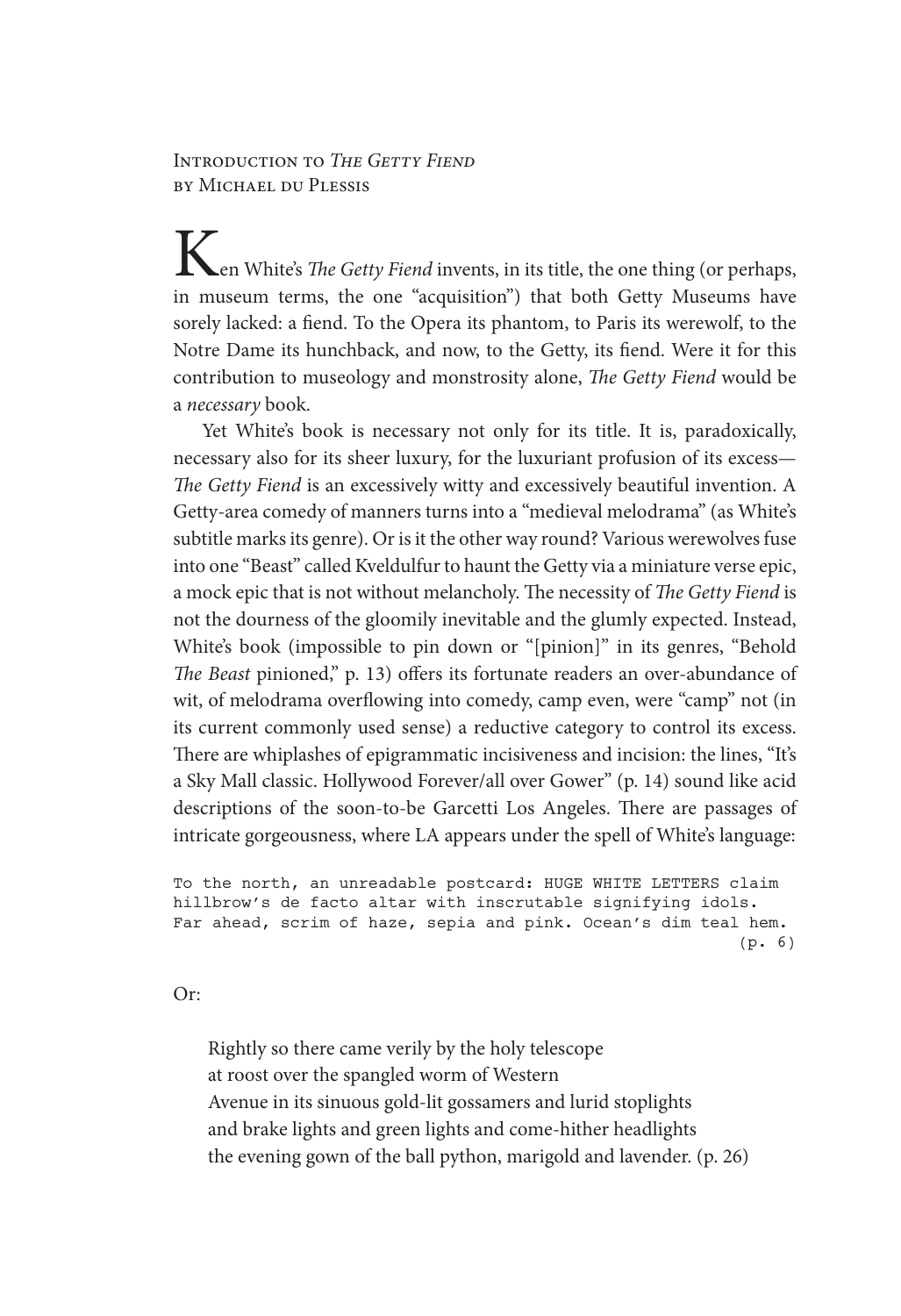Camp can hold both "the evening gown of the ball python, marigold and lavender," the "scrim" and "hem" and the "Sky Mall Classics" simultaneously and cumulatively in the same conflicted space.

(But we will have to return, shortly, to camp and its questions.)

At least three werewolf tales turn into an Oscar Wildean adventure of language, of imagination, of wit, in all and every sense of wit: canny—and uncanny—inventiveness, seductive cleverness and exquisiteness of form.

The excess of *The Getty Fiend* depends, in one of the text's many glorious contradictions, on exquisite formal precision. White's line breaks are precise and sharp as pleats and folds of haute couture: the following passage displays and with what wit!—overlay of the sartorial and the poetic, the medieval and the contemporary:

> [Then he donned a mackintosh of red sendal, mayhap by YSL, mayhap by D&G, and bare a mantle upon his shoulder that was furred with marten or with mink—lined in the high and ridiculous Burberry plaid—he'd seen all grown and smoking hot smoking fucking hot Hermione Granger in the ad—and the leer knight said unto the blear knight: Sirlet, my stunned confection, do attend…] (p. 26)

The book's eye for detail cuts, to mix metaphors (for *The Getty Fiend* invites its readers to do so), sharp as a razor. An acid lucidity etches the beautifully funny description of the Getty:

—on a looming motte rests white-gold Camelot in fossiled block. Banners snap in sea wind atop buttercream barbicans. Smooth serpentine bailey gleams above broad green moat of succulents. Lesser structures scatter the foliate hillside. Locked in chain, segments of the endless millipede. Ten lanes of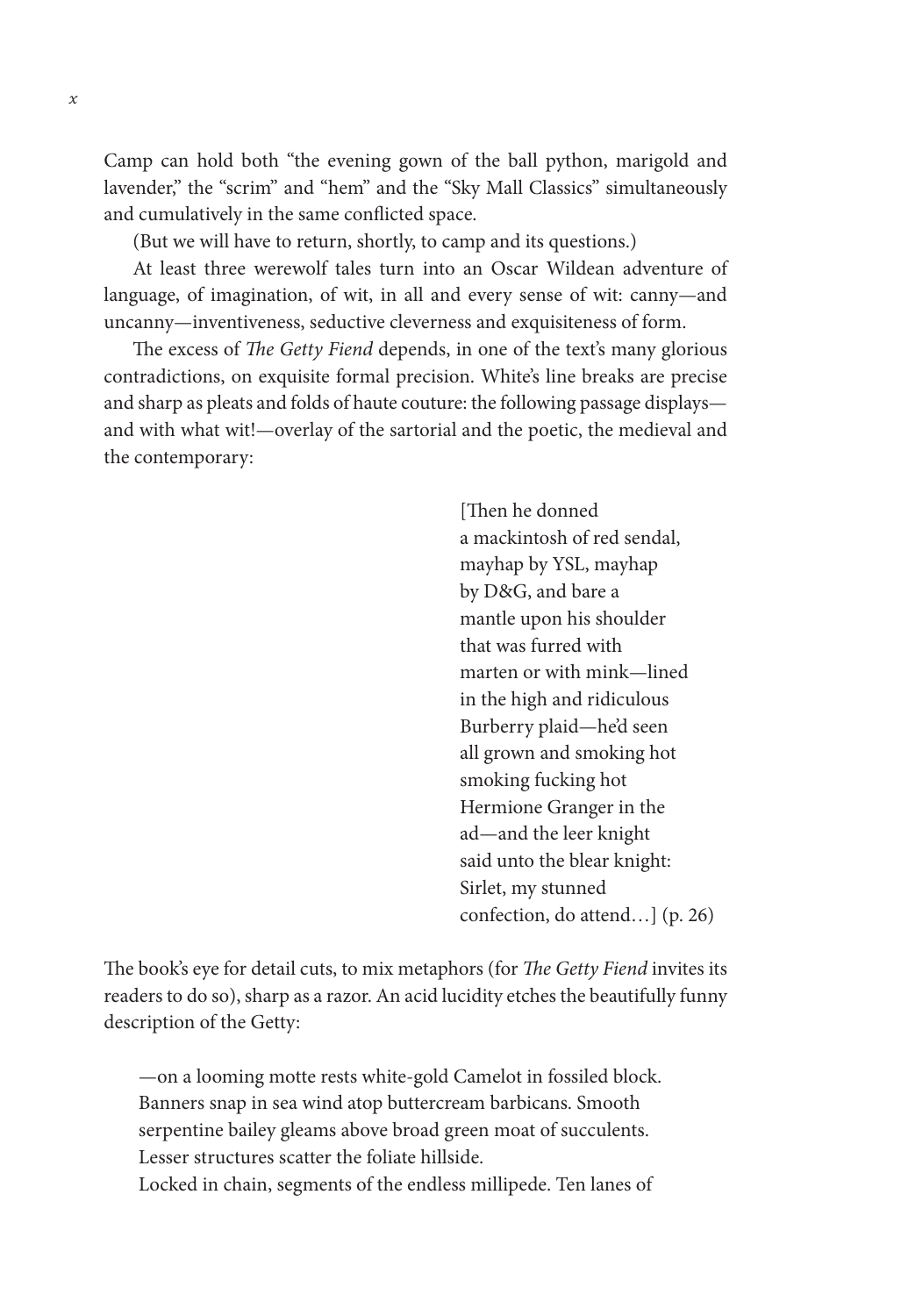besiegers strangulate the hill, grind unpredictable stop-and-go patterns to baffle castle sentries, flash shields emblazoned with battle cry in perpetuity: Interstate California 405. (p. 7)

Once we have encountered such a marvel, will we ever ascend to the beige travertine of the Getty without White's words accompanying and echoing our ascent?

Restless in its inventiveness, for *The Getty Fiend*, a single "Fiend" is not enough. At the very least, three werewolves—Marie de France's 13th-century shapeshifter, Guy Endore's early 20th-century lycanthrope, and Kvedulfur, a wolfman of Norse legend—inspirit *The Getty Fiend*, with Kveldulfur lending his magnificently tolling and resonant name to the central character of White's text.<sup>i</sup> The Getty becomes a medieval keep, a stronghold of the Middle Ages and surely the spectacular historical melodramas of Cecil B. DeMille cannot be far off. After all, White's text intermittently assumes the language, layout and typeface of the screenplay, the quintessentially Los Angeles literary form. Wholly written as screenplay, printed in the bombastically earnest typeface and formatting that seem to be part and parcel of the form, the prologue primes us for cinema, for movies. Screen and play: the text reverts at times to this form before turning again into poetic astonishment—much like the werewolf 's reversion to its true shape. But is that wolf or human? Is *The Getty Fiend* a screenplay masquerading as poetry or poetry assuming the shape of a screenplay?

The prologue swoops in one long panorama over Los Angeles: "EXT. HIGH ABOVE LOS ANGELES, FALCON CAM – CONTINUOUS" (noting on its way, hilariously, a shabbier peregrine, "POV from the tousled shoulders of a peregrine," p. 6). Such a flourish recalls many a CGI opening fanfare, yet salvaged from banality here by its linguistic and imaginative exuberance:

EXT. GETTY RESEARCH PAVILION – CONTINUOUS FALCON CAM wheels past scholars' cells, veers down a hidden curvilinear path, hovers at alcove, RAPS. With audible CRACK, wall surface sheds stone chips. A narrow, handle-less door swings inward on silent hinges. (p. 10)

Gothic, indeed, as befits a book called *The Getty Fiend*, where falcons open secret doors but slapstick, too, as in Mel Brooks' parody of Hitchcock where a would-be panoptical craning shot turns to bathos when it gets its all-too material comeuppance.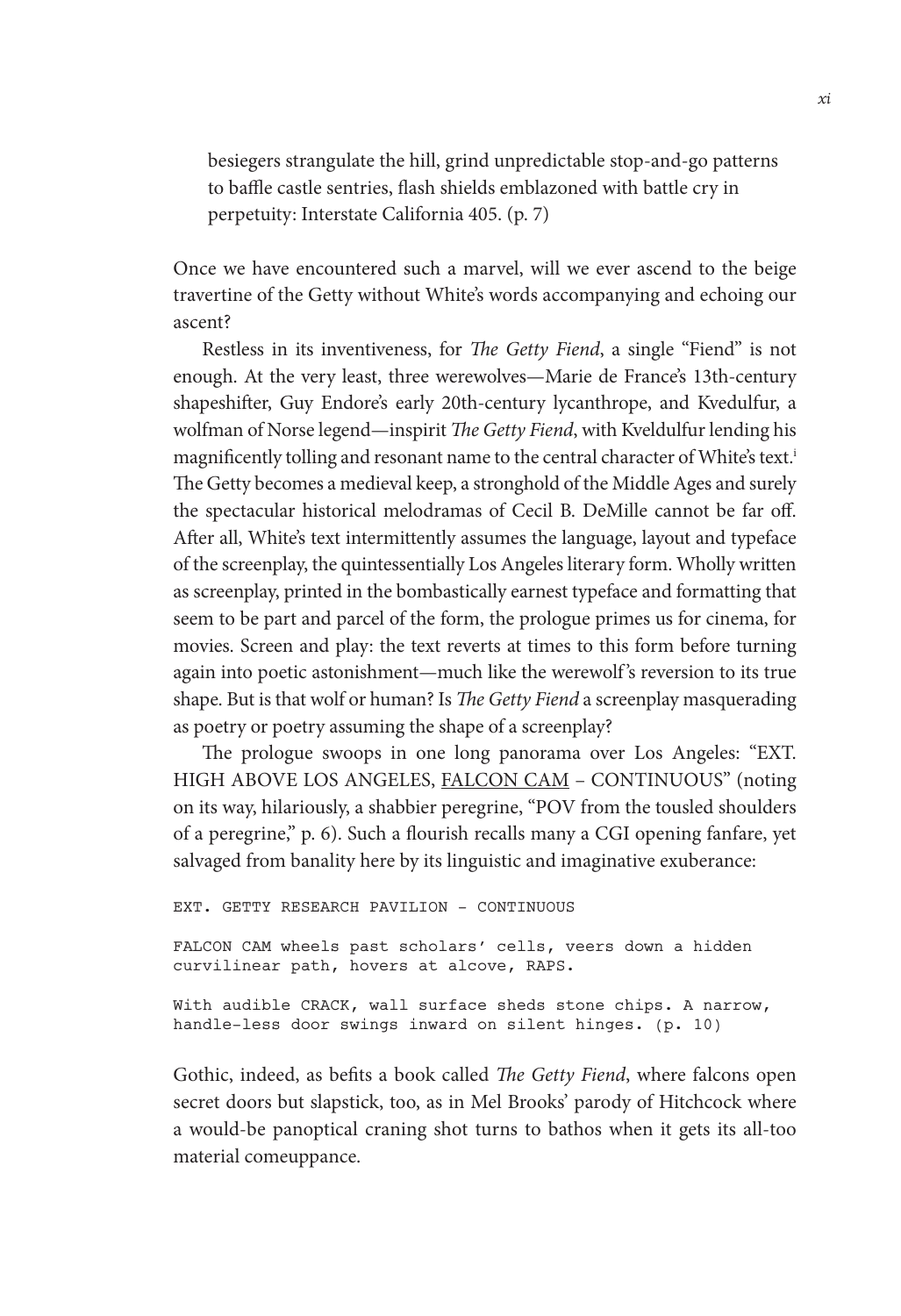*The Getty Fiend* flirts enchantingly with preciosity and over-refinement, flirts, but never quite embraces. For it owes as much to Robert Bresson's *Lancelot du Lac* as it does to *Monty Python and The Holy Grail*, as much to Djuna Barnes as to *Spamalot*, to Thomas Malory as much as "Jabberwocky."

And to pile on paradoxes and metamorphoses, *The Getty Fiend*'s comic richness shimmers with sadness like shot silk. This is comedy that will break the heart. Any text that begins,

```
OVER BLACK:
RUSH OF WIND. 
Faint symphony of CAR HORNS grows louder…
FADE IN:
EXT. HIGH ABOVE LOS ANGELES, FALCON CAM - CONTINUOUS (p. 6)
```
And ends, "blizzard/of light/hush/susurration/of slight/hush" (pp. 96-97), right before "FADE TO WHITE" (p. 97), knows its movies and its melodrama. For melodrama whispers, always, "too late." *The Getty Fiend* is untimely, wondrously and melancholically too late. Like comedy, melodrama turns on timing, albeit a different temporality.

Melodrama, as White shows so movingly, means holding back your tears until that penultimate moment just before the curtain falls, the houselights go up, the words "The End" appear on the screen or, mercilessly here, a simple "FADE TO WHITE." That we wish immediately to reread the text after such an ending, to read it back from an alert that is anything but a spoiler, must be the strongest of the multiple spells the book casts.

Melodrama is a mode of excess and here indeed *The Getty Fiend* makes good on its subtitle.<sup>ii</sup> Yet camp is a mode of excess that is not altogether (or perhaps not at all) distinguishable from melodrama. And here the Fiend of Camp I invoked earlier makes its comeback. Anything and everything in *The Getty Fiend* doubles, redoubles, becomes duplicitous, as shape-shifty as its titular fiend—we should bear in mind that the word "fiend" can designate Satan, the Adversary (*der Feind*), a monster, an addict ("dope fiend"), or a possessed and properly fanatical fan (a "movie fiend"). Names both in the text or in its immediate (exorbitant) orbit take on multiple meanings: Kveldulfur (whose name, it seems, means, in one of its senses, "evening wolf" [Baring-Gould, p. 43]). Bisclavret (whom Marie de France takes care to point out, is a particular Breton term for what the other vernaculars call "garwalf" [quoted in Baring-Gould, p. 60]), or the Parisian werewolf are all masks, metonyms, metaphors for a young 21st-century Getty scholar.<sup>iii</sup> And the other way round too: a wolf in haute couture? Or a dandy in faux wolf fur?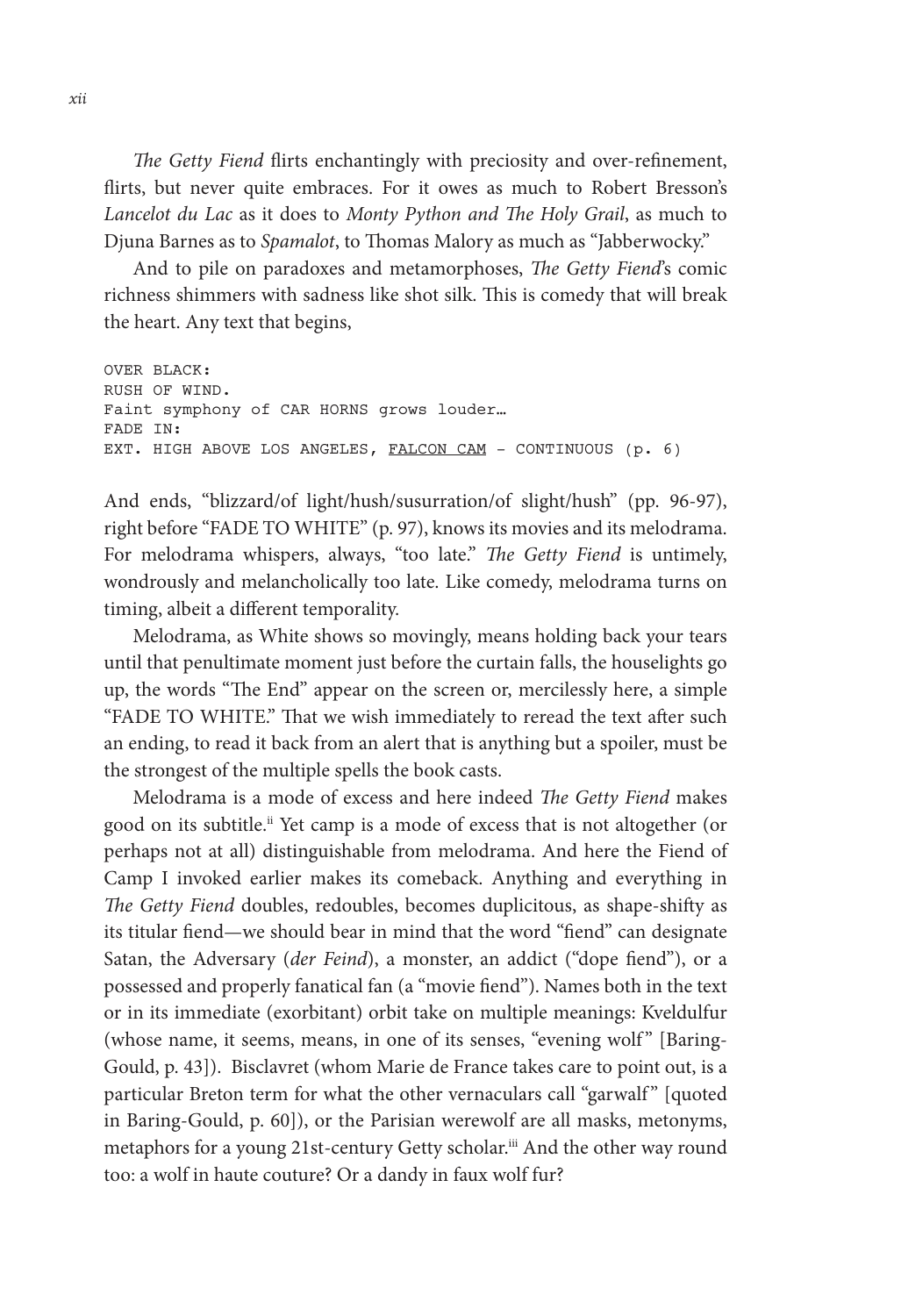And it is here, dear reader, that Susan Sontag makes her special cameo appearance. Her essay from 1964, "Notes on 'Camp'" (note the frisson, the thrill, of the "scare quotes") has become so canonized that we may miss its many ambiguities about ambiguities. Sontag offers 58 notes on camp.<sup>iv</sup> (Yes, Sontag does number the notes, whether for campiness or not.) Note 16 remarks:

Thus, the Camp sensibility is one that is alive to a double sense in which some things can be taken. But this is not that familiar split-level construction of a literal meaning, on the one hand, and a symbolic meaning, on the other. It is the difference, rather, between the thing as meaning something, anything, and the thing as pure artifice. (p. 281)

Camp hesitates, then, between a signifier that is wholly arbitrary in its arbitrariness and a signifier the signified of which seems to be a metasignifier—that the sign is a construct, that the sign means "sign." (Camp is "camp.") From the arbitrary on to artifice: but surely a signifier recognized as artifice, artefact, as construct is tautological. On the one hand, a sign in its potential to mean "anything," must float, indeed, even flutter, from signified to signified. On the other, camp is both made ("an artifice") and made-up. These two hands juggle so skillfully that the bright balls move so rapidly as to appear as one.

White cites particular works and authors in his notes but Djuna Barnes appears first of the single authors, a text all her own. Sontag considered Barnes one of her favorite authors and sent her a copy of *Against Interpretation* in which "Notes on 'Camp"" first appeared. Barnes wrote to Sontag in very Barnesian terms: "I have been informed that seeing me on the village streets, you have refrained from addressing me, because someone has told you that I am a Demon of some violence and invective. Please do me the pleasure of speaking to me the next time?" Barnes' biographer notes laconically: "Because of their mutual formality, they never met" (Herring p. 297, quoting Hank O'Neal p.  $33$ ).

One might imagine *The Getty Fiend* as the monstrous spawn of an encounter that never took place between "a [purported] Demon of some violence and invective" and the woman who invented the idea of inventing camp. (Sontag notoriously asserts, "Yet one feels that if homosexuals hadn't more or less invented camp, someone else would" [Sontag, note 53, p. 291]).

Indeed, Sontag's one personification in note 16 is a meta-personification: "the Camp sensibility is one that is *alive* to a double sense in which some things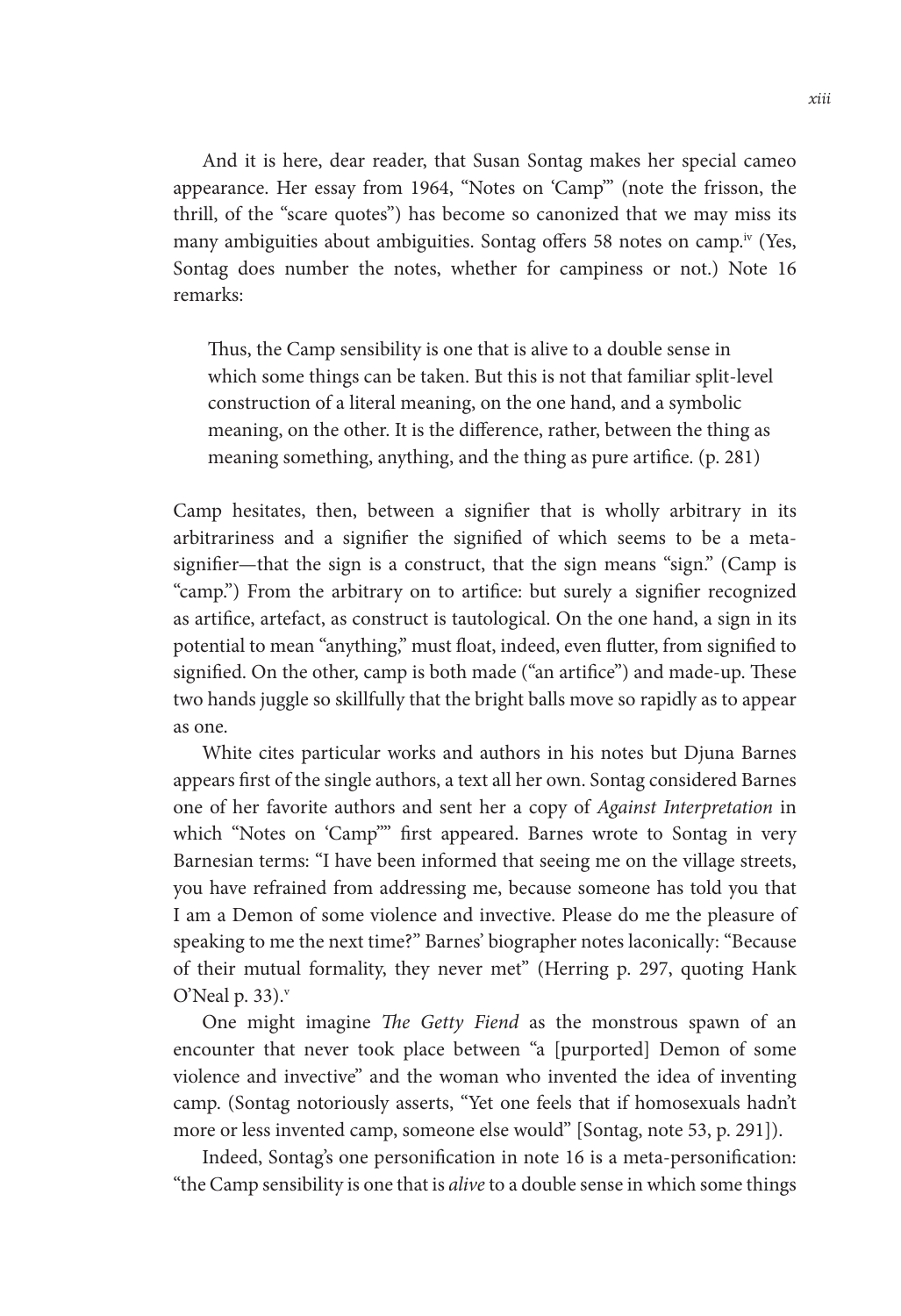can be taken" (emphasis added). To personify is to make the inanimate alive and Sontag personifies a "sensibility" as "alive": camp seems to require that the inanimate be alive twice over.

In a Golden Age of Zombies, *The Getty Fiend* reanimates that Camp sensibility. The fiendish vivacity with which White has called forth the vivacity of his fiend can stop the breath and the hearts of its readers. (As I have argued, it can break their hearts as well.) For White has done more than make camp come alive. Nor has White merely "reanimated" camp (as another zombie stumbling towards a niche market). His achievement is more remarkable.

Ken White's *The Getty Fiend* reinvents camp for the 21st century.

Michael du Plessis February 2017 Los Angeles, CA

*i.* White notes, "The concept, intention, and occasion of *The Getty Fiend* is a distorted retelling of Marie Du France's le lai du Bisclavret, composted and compounded with Guy Endore's gothic horror pulp novel, *The Werewolf of Paris*, with the notable exception of featuring as its initial protagonist a storied Icelandic shapechanger from the Bronze Age—all set in contemporary Los Angeles" (p. 98). What he slyly neglects to signal is that Kvedulfur the "shapechanger" and Marie de France's *Bisclavret* all have lycanthropy in common with Endore's werewolf.

*ii.* "Nothing is spared because nothing is left unsaid" (p. 4), suggests Peter Brooks, for whom melodrama incarnates "the mode of excess" as his subtitle asserts. Melodrama involves "states of being beyond the immediate context of [a] narrative, and in excess of it" (p. 2). Peter Brooks, *The Melodramatic Imagination: Balzac, Henry James, Melodrama and the Mode of Excess* (New York: Columbia University Press, 1985).

*iii.* Sabine Baring-Gould's *The Book of Werewolves* first published in 1865, provides an essential guide. For Bisclavret, see p. 60, for Kveldulfur, see pp. 43-47 (London: Senate, 1993 rpt.).

*iv.* Susan Sontag "Notes on 'Camp'" in *Against Interpretation* (New York: Delta, 1966) pp. 275-292. The original publication date (1964) is noted at the end of the essay.

*v.* Hank O'Neal, *"Life is painful, nasty and short…in my case it has only been painful and nasty"* (New York: Paragon House, 1990) quoted in Philip Herring, *Djuna: The Life and Works of Djuna Barnes* (New York: Penguin, 1995). O'Neal appears to be the author of the remark about why the Sontag and Barnes were never able to meet (Herring p. 297).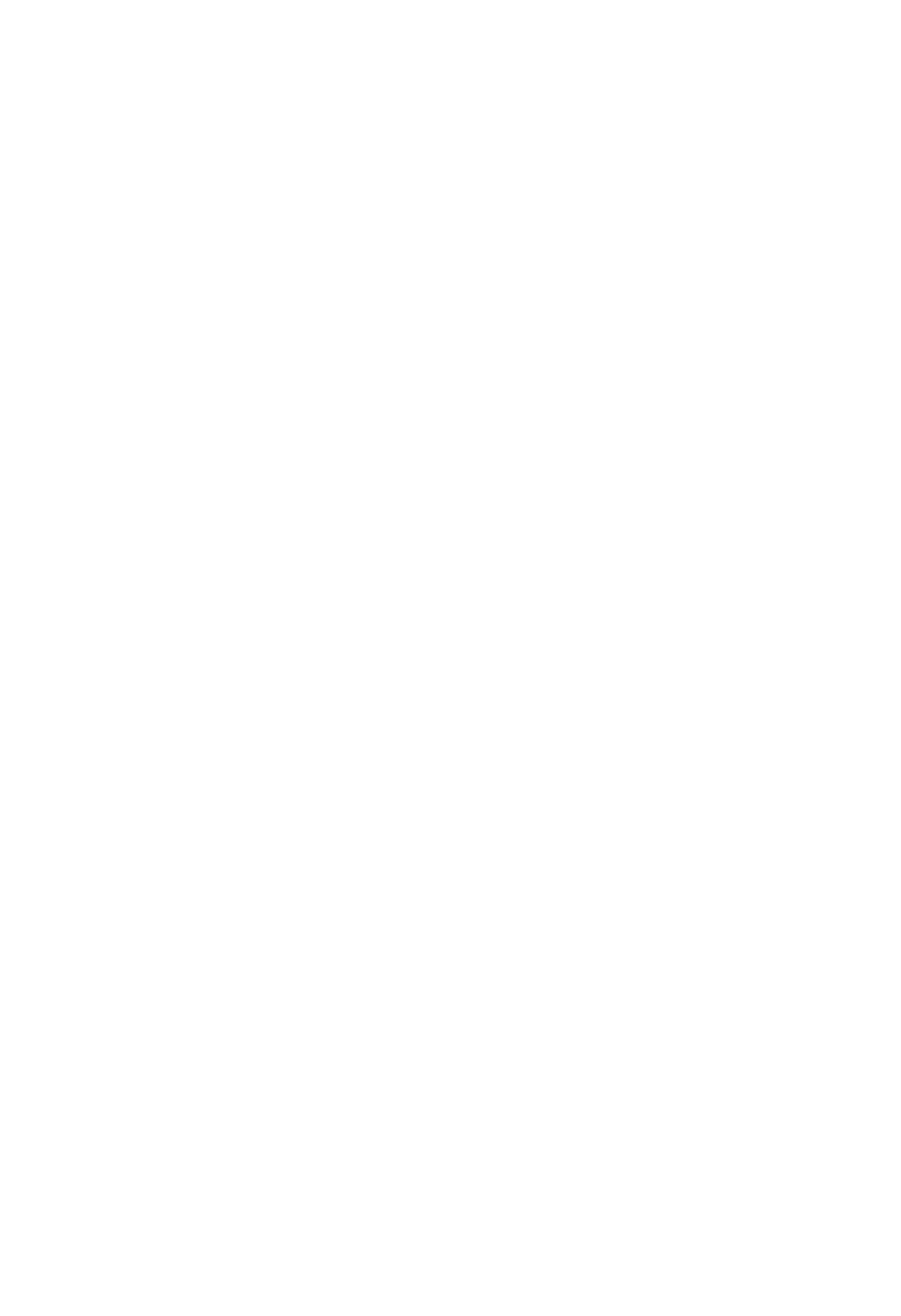| prelude    | page 5  |
|------------|---------|
| part one   | page 11 |
| part two   | page 31 |
| part three | page 57 |
| part four  | page 69 |
| part five  | page 91 |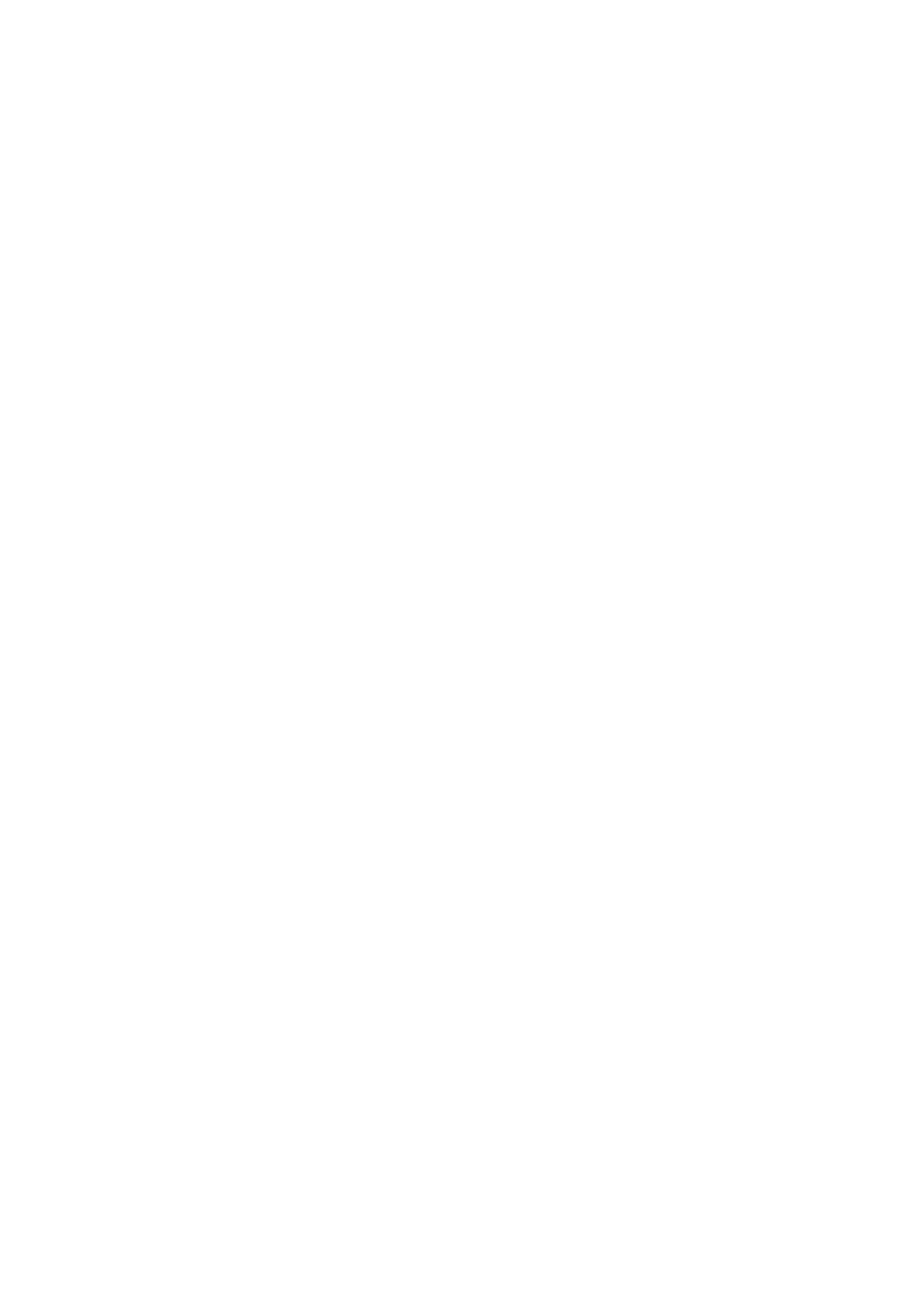## the getty fiend

(a medieval melodrama in contemporary los angeles)